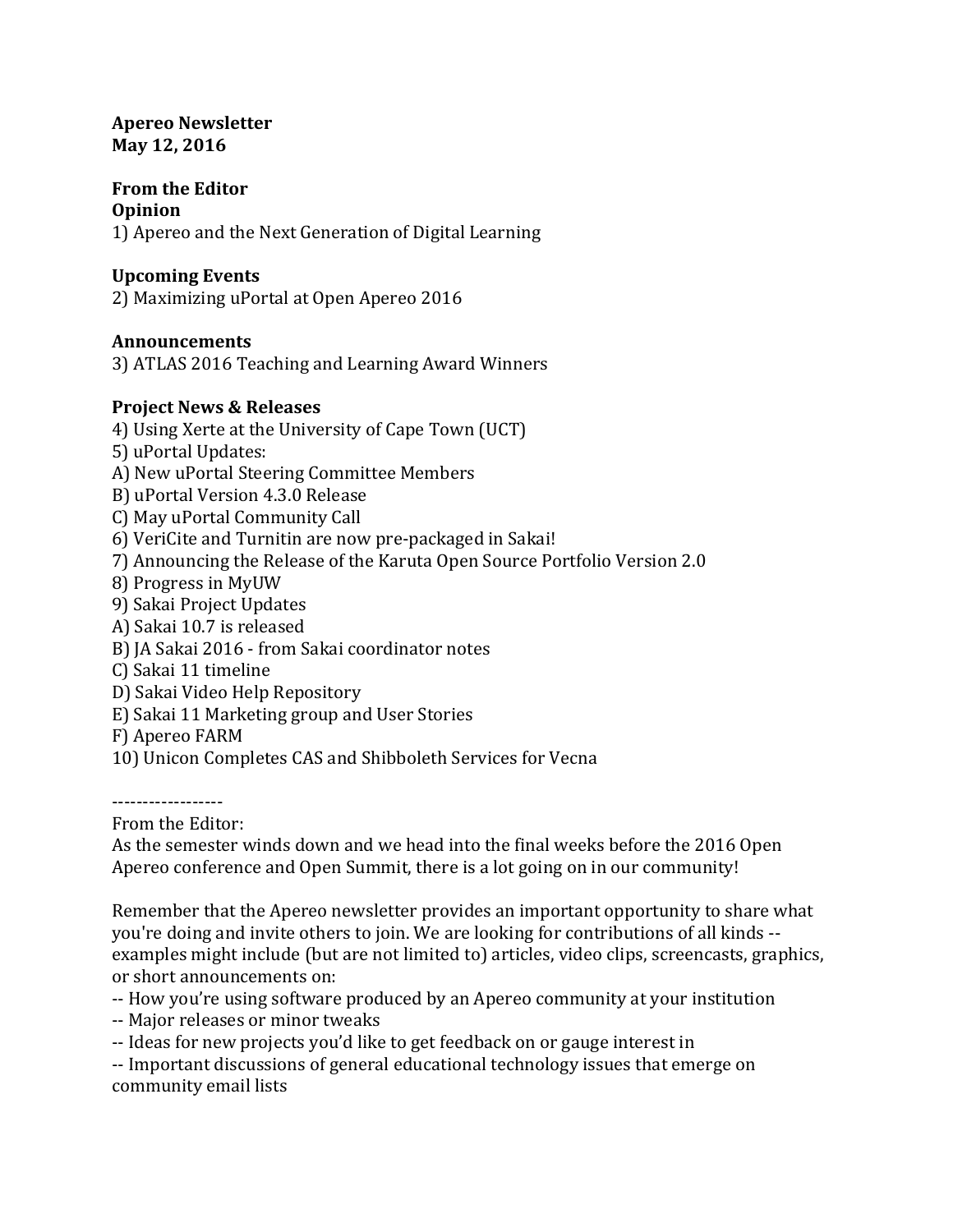Contributions of all lengths, from snippet to think pieces, are welcome. Send your submissions (and any questions!) to newsletter@apereo.org.

-- Lucy Appert, Newsletter Editor

#### Opinion

1) Apereo and the Next Generation of Digital Learning

Every few years educational technologists have a conversation about the limits of the Virtual Learning Environment / Leaning Management System. The conversation usually ends with the conclusion that a more flexible and configurable set of tools is essential to advance teaching and learning online.

There's a Groundhog Day aspect to this conversation, but the recent extended work by the Educause Learning Initiative to flesh out what the "Next Generation Digital Learning Environment" might look like, together with other developments across the landscape, may mean the conversation is a little different this time around.

Firstly, the breadth of the conversation is significant. The Educause Learning Initiative engaged many IT and learning technology practitioners in many institutions. These were not isolated voices in the blogosphere, but significant numbers of those strongly informing institutional choices.

Secondly, years of work around common specifications such as IMSGlobal's Learning Tools Interoperability specification are bearing fruit. The nirvana of rich, pluggable tools might not quite be here, but it appears, palpably, to be within reach. It's significant, perhaps, that LTI has its roots in the Sakai Tool Portability Profile, and has been shepherded and led by former Sakai Chief Architect (and current Chair of the Sakai Project Management Committee), Charles Severance – shepherded in such a way as to engage multiple platforms and communities.

Thirdly, the significant interest in learner analytics, and the rapid development of tools and platforms to gather and analyze learner activity data offers significant promise for the personalization of future environments. At an institutional level, this activity is currently focused largely around intervention to retain students who may be at risk of failure or dropping out. In the future the focus is likely to shift in the direction of content sequencing and adaptive learning pathways. This, incidentally, is the one reason for the Apereo Learning Analytics Initiative's choice of developing a platform to support analytics work, rather than simply bundling functionality into an application or application module. If the data collected is eventually to be used to support personalization across a range of tools and platforms, the last thing required is tying that data tightly to a single application.

How will this impact the LMS/VLE? The LMS is already evolving in the direction of what might be termed pluggability. One possible future shifts the focus of the LMS from providing services and tools, to effectively orchestrating or choreographing services and tools. There is a tension, though, between this direction and the dynamics of commercialproprietary software – where the motivation is principally to bundle additional tools and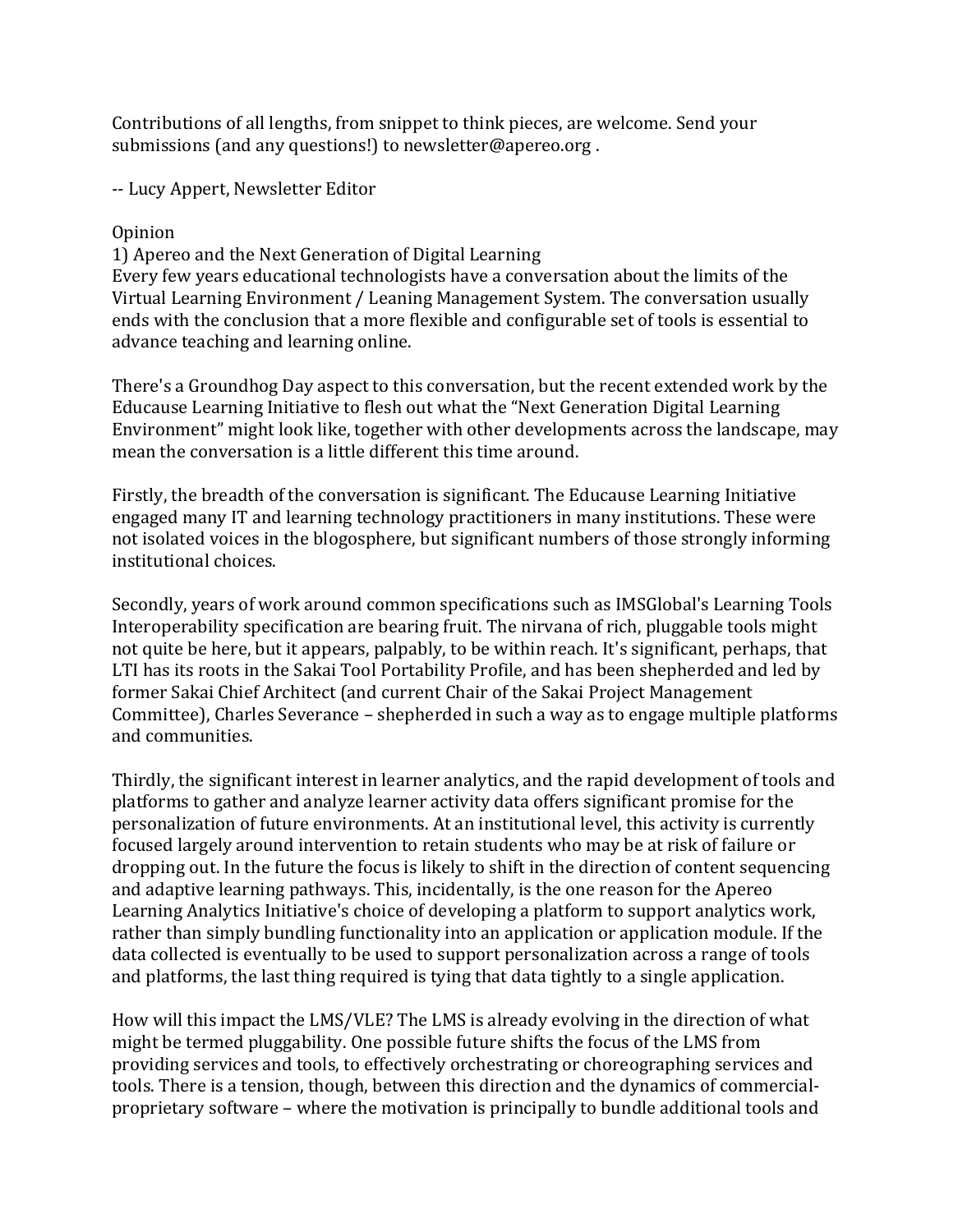services, rather than enabling a competitor's tool or service to be used. This speaks to the need for the active engagement of open source software communities in the dialogue and development required to realize the future flexible and personalized learning. Open Source helps keep the market honest.

Why is this important for Apereo? In the two and a half years since Apereo was formed, our incubation process has grown the range of software Apereo makes available and Apereo community's support. Without working through the Apereo portfolio in detail, it's obvious that an open source LMS, content authoring tool, next generation portfolio, media capture, management and distribution system, single sign on solution, academic collaboration environment – and others – might form a significant contribution of services and tools to a future environment. The collective experience of Apereo software communities, in integrating tools with campus systems, developing against accessibility requirements, internationalizing software, developing personalized systems, and above all using software and hardware to support learning, teaching and research is just as important a contribution – at least.

Let's keep a view of the Next Generation Digital Learning Environment as (hopefully) a provisional or working title and concept, and continue to enrich it. It's worth noting that the conversation so far has focused around learning and teaching. We might legitimately pose further questions. Are the needs of researchers significantly different? How does the research informed teaching agenda help inform potential directions? Where are library systems in this new landscape?

Apereo is seeking to stimulate two conversations – or perhaps the same conversation with two different constituencies - to facilitate further developments. The first is between the software communities within the broad Apereo community, and focuses on how those communities might collaborate further. That conversation is a major feature of Open Apereo 2016, at NYU in Manhattan 22nd – 25th May. The second is with open and other initiatives outside Apereo, and also focuses on potential collaboration. We won't make the significant changes under discussion alone, but rather need to enrich and extend our network of partnerships. This conversation will be a significant feature of the Open Summit, also at NYU on May 23rd.

The Open Summit May 23rd 2016 NYU, Washington Square, New York http://opensummits.org/

Includes - "Open Learning: Shaping the Future" with Martin Dougiamfas, Founder Moodle & CEO, Moodle Pty Ltd; Alex Cartwright, Provost and Executive Vice Chancellor, State University of New York; Chuck Severance, Chair, Sakai Project Management Committee; and George Siemens, Professor & Executive Director LINK Research Lab.

Open Apereo 2016 22-25 May 2016, NYU, Washington Square, New York http://conference.apereo.org Includes - Day 3: "The Next Generation of Digital Learning: We Keep Solving the Wrong Problems: Presenter – Michael Feldstein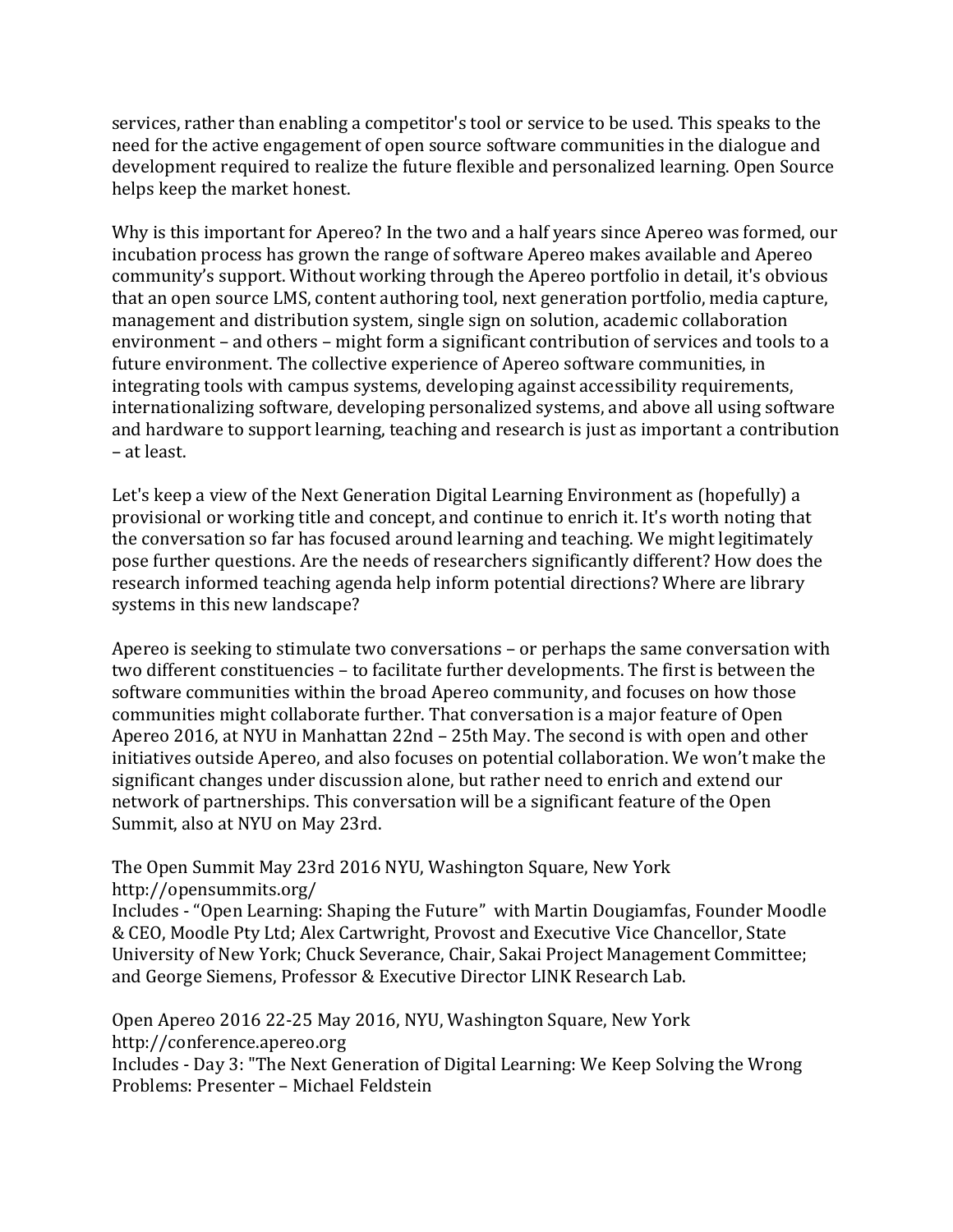Day 4: "New Frontiers of Learning" - Chair, Michael Feldstein, with Chuck Severance, Chair, Sakai Project Management Committee; John Katzman, Chief Executive Officer | The Noodle Companies, LLC; and Lucy Appert, Associate Director for Instructional Design, Columbia University Center for Teaching and Learning.

Open Apereo 2016 has many conference sessions that connect to this topic. See the full programme for details

--Ian Dolphin, Executive Director ------------- Upcoming Events ------------- 2) Maximizing uPortal at Open Apereo 2016

Suppose you, like me, most want to dig into uPortal at Open Apereo 2016. Opportunities abound!

Before the conference, engage on the uportal-user@ and uportal-dev@ email lists to tee up conversations and collaborations.

At the conference, get hands on with uPortal  $4.3$  and MyUW's open source add-ons for it in pre-conference seminars. (It's not too late to register for these bargains.)

Then, on the Monday between the seminars and the conference proper, join sessions in the uPortal room (or attend the Open Summit, as you like). (What sessions, you ask? Why, the sessions that will be teed up on the uPortal email lists beforehand.) Either way, reception afterwards.

During the conference proper, use the uPortal Roadmap BoF to nudge uPortal's vision and roadmap to better align with your institution's needs. (Also: start the conference itself right with the traditional State of the uPortal presentation, and also join sessions on uPortal community, MyUW's architecture, using AngularJS in uPortal, containerizing your portal, realizing the good parts of Portlets, and multi-tenancy ).

Finally, consider not leaving New York prematurely -- there's uPortal project collaboration to be had on Thursday, at least through the early afternoon.

There's more to the Apereo conference, of course, but you could spend the whole conference on uPortal - let's! --Andrew Petro ------------- Announcements -------------

3) ATLAS 2016 Teaching and Learning Award Winners The Apereo Foundation is pleased to announce the winners of the Apereo Teaching and Learning Awards (ATLAS) for 2016.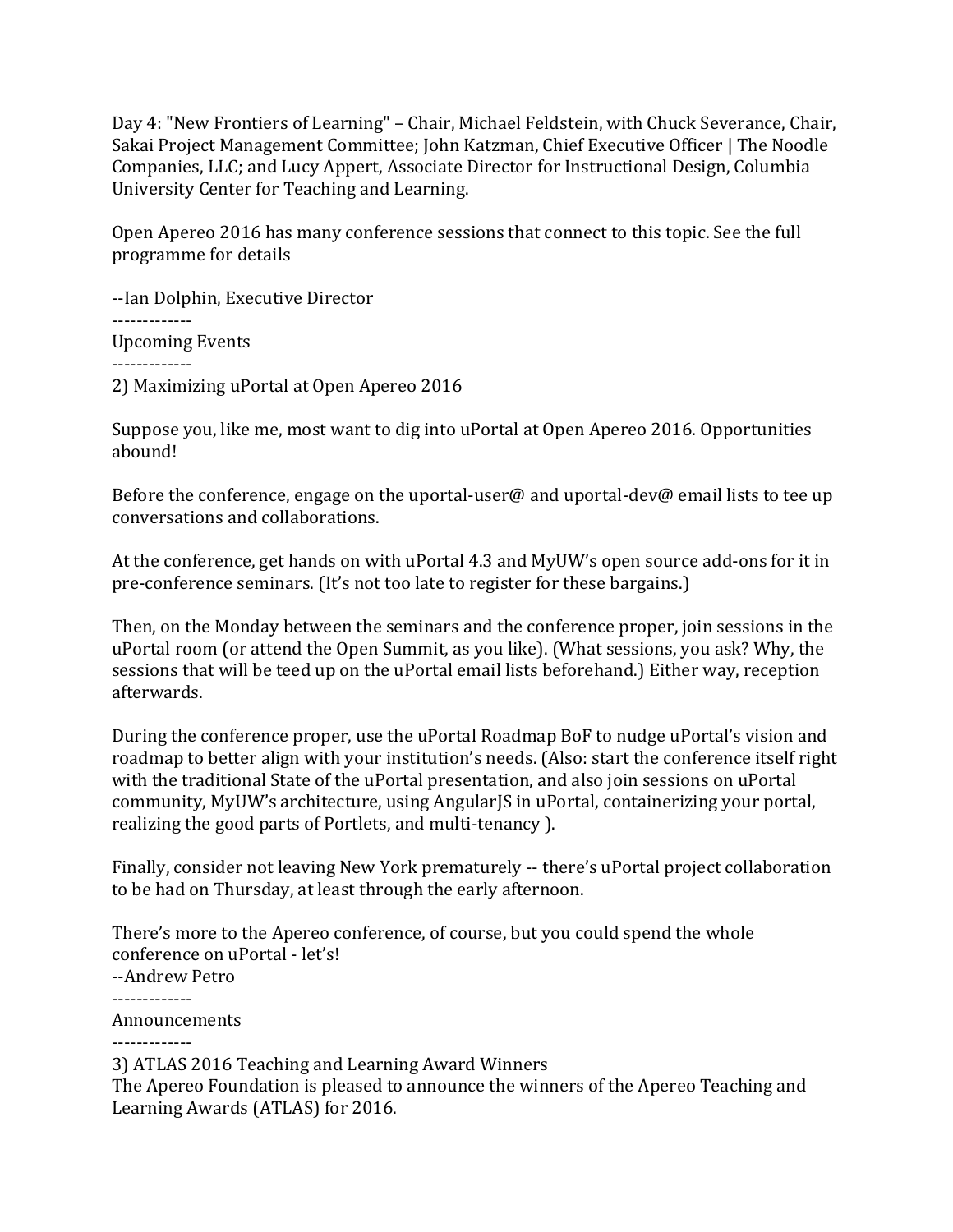The intent of the award is to highlight examples of educational applications of Apereo tools which fall into an innovative or transformative category.

Each of the winners will be recognized for their use of the Sakai CLE, Xerte, OAE, and/or Opencast, for teaching and learning, at the Open Apereo Conference in May 22-25, 2016, hosted by New York University in New York City. Details of their winning projects will be shared at the conference. For information about the conference, go to http://conference.apereo.org/

The Apereo Teaching and Learning Awards (ATLAS) is a project of the Sakai Teaching and Learning Community. We thank our sponsor Apereo Foundation for their support of the Apereo Teaching and Learning Awards.

Winners: 

Entry: Post-A Level Italian Language Marcella Oliviero, University of Bristol Andrea Zhok, University of Bristol

Post-A level Italian Language is a first year undergraduate course that uses Xerte as a platform for student groups to create and deliver a grammar lesson on an assigned topic. The committee felt this was a wonderful use of project-based learning to increase student engagement and learning outcomes. It demonstrated creative and innovative use of Xerte features which enabled students to create multimedia resources to teach other students. The course used video, f2f presentation as well as text and online activities to take full advantage of Xerte and drew on Facebook and Google docs for additional social aspects and collaboration. This course exemplified great use of group work, collaboration, peer and self evaluation, and formative and summative assessment.

Entry: Teaching Introductory Statistics using a Blended Mode of Instruction at the University of Cape Town

Leanne Scott, University of Cape Town

Stefan Britz, University of Cape Town

This is a well-designed blended course that promotes active learning and problem-solving skills for a large introductory statistics class of 1400 students.

The committee felt this was an excellent example of a blended course making full use of Sakai along with other resources and activities. This course is very innovative in its approach to student learning on a difficult topic and used many different ways for communication and tracking student learning.

Carefully scripted combinations of online and face to face resources have clearly energized student engagement in ways that previous versions of this course failed in bringing about. Students were provided with multiple sources of support and results clearly show that learning improved dramatically over past versions of the course.

Entry: PSY 322 – Social Psychology

Alexander Nagurney, University of Hawaii at Hilo

Patrick Smith, Texas State University

Social Psychology is an undergraduate course offered online through the University of Hawai'i that is based predominantly on Sakai's Lessons tool, but draws on other features.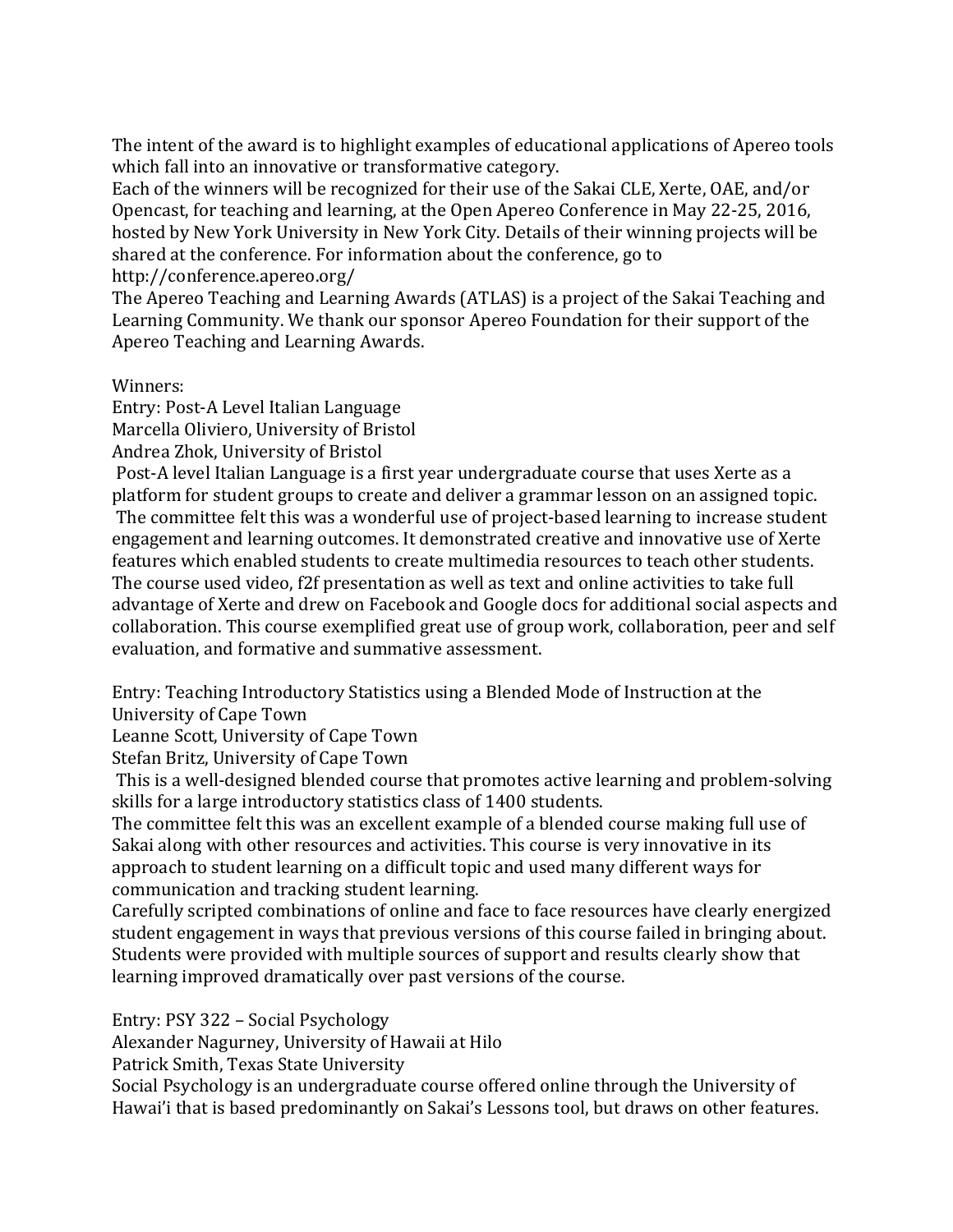The committee felt this was a strong application that combines game-based learning activities, to deliver a course in which the students communicated more frequently, thoughtfully, and collaboratively. The innovative use of a real world problem (hidden within the guise of a 'fictitious client) engages the students in team based problem solving and individual reflection. In addition, the use of Lessons for student-created content allows flexibility and variability in the final project.

Honorable Mentions:

Entry: Innovative teaching: Using multimodal strategies to engage students in the online learning environment

Jennie de Gagne, Duke University

Haiyan Zhou, Duke University

Population Health is a core course in the master's graduate curriculum of the Duke University School of Nursing, which addresses how evidence-driven decision-making serves to improve health outcomes of populations. This online course, uses Sakai as a "flip the classroom" approach for students to gain first exposure to learning materials from the lessons site prior to engaging in weekly activities such as problem solving, discussions, quizzes, peer-assessments, and multi-media projects

The Committee thought this was a well thought out and designed course. Student engagement was clearly evident and encouraged with excellent integration of technology and learning materials using Sakai tools (including lessons, forum, syllabus, tests and quizzes) to deliver an active learning experience that engages students in real-world data activities that brings theoretical concepts to life.

Entry: Massive Flipped Classroom experience using Sakai and Opencast

Carlos Turro, Universitat Politècnica de València

Raul Mangod, Universitat Politècnica de València

The Universitat Politècnica de València (UPV) is a higher education institution that has undertaken a campus-wide "Flip Teaching" deployment of more than 100 courses with around 200 teachers. Sakai Lessons, Opencast as well as studio production videos play a major role in this deployment. Here technology is used to deliver the content and students come to class to discuss the content, and "apply the knowledge previously acquired with the teacher acting as a facilitator and guide."

The committee felt this was a very interesting institutional innovation and was impressed by what UPV had accomplished. The application showed excellent student engagement with well-documented feedback and analysis and clear strategy building on previous pilots. It's clear from the students involved that they are benefitting from this rollout of flipped learning.

Project News & Releases

-------------

-------------

4) Using Xerte at the University of Cape Town (UCT) About the project: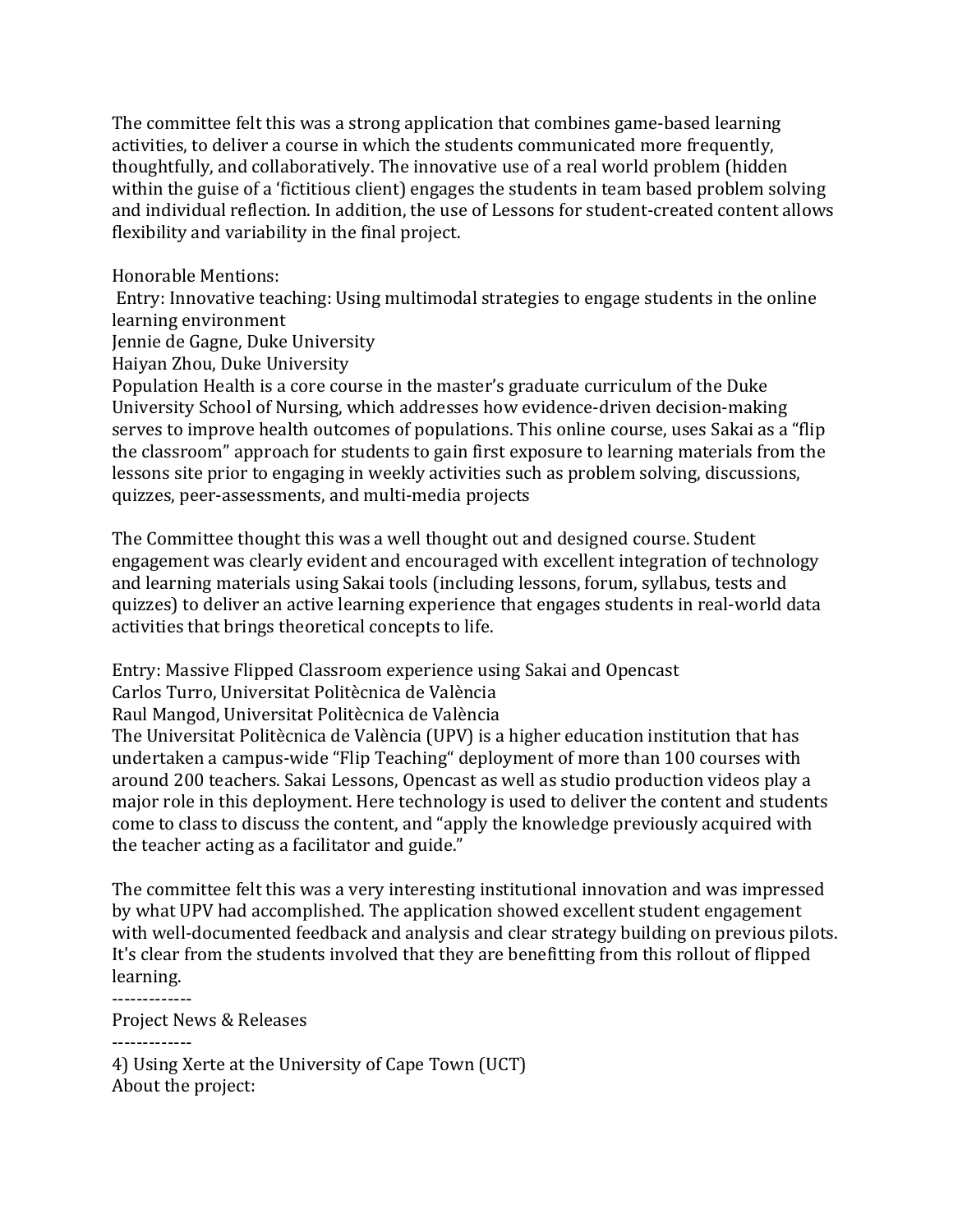The decision to pilot XERTE (XML Editor Run Time Engine) was taken in response to a need for curation of the materials produced as part of the MOOCs (Massive Open Online Courses) being run at the University of Cape Town. As a student of UCT's first MPhil in Digital Curation programme, one of my modules entailed finding a project or initiative that was either in need of digital curation services or already engaged in them, for which I could either devise a curation strategy in response to expressed need, or be immersed in a project for a month and evaluate it, for assessment purposes. The MOOCs Project Team had partnered with a MOOC provider platform called FutureLearn (www.futurelearn.com) to deliver course content to participants from all over the world, and launched their first MOOC, Medicine and the Arts, in early 2015. As the FutureLearn platform already curates content, the challenge lay in how to curate the same information according to the requirements expressed by the MOOCs Project Team. This took the form of a controlledaccess curation solution that would provide a way for Team to be able to retain the materials used in the various courses as a record of what had been done, and also enable them to reuse these materials for reruns of courses while keeping the structure of the materials in a way that reflected and included the learning design and MOOC content as whole, contextualised units. Xerte was found to be able to meet this need.

As a content curation solution, MOOC project units created in Xerte can be shared and collaborated on jointly by members of the MOOCs Team, repackaged as required for making available on any institutional repository, and exported for offline access in distance learning courses where students face connectivity challenges. I was given an account on the FutureLearn website, as a course creator, to be able to download or copy course resources from there, and also access to the MOOC Team's Google Drive learning design documents, which needed to be included in the Xerte learning object for each MOOC. UCT is using version 2.1 of Xerte, and I used the default Xerte Online Toolkit project template to create the following types of pages within the project:

- $Media > Video (for creating pages with embedded video MP4 format optimal)$
- Text  $>$  Title Page (transitioning pages from week to week of the course)
- Text > Summary (part of learning design for scaffolding the week's activities/steps)

Text > Orientation (part of learning design - for introducing an activity and providing context - this text would be very similar to that presented for student consumption on the FutureLearn website)

Media > Advanced Image (for creating pages with embedded text - MP3 format optimal)

Interactivity  $>$  Quiz

Each of the pages in the learning object combines text, images, videos, learning design, links between Xerte pages and hyperlinks to external web sites in one of the types of pages listed above according to the type of page template used.

Some comments on the Xerte functionality at UCT version:

1. The learning object created in this instance did not do justice to the wide variety of page types available, or tap into the affordances of the other project template types, i.e. the Bootstrap and Decision Tree templates. It is hoped that marketing of this product and its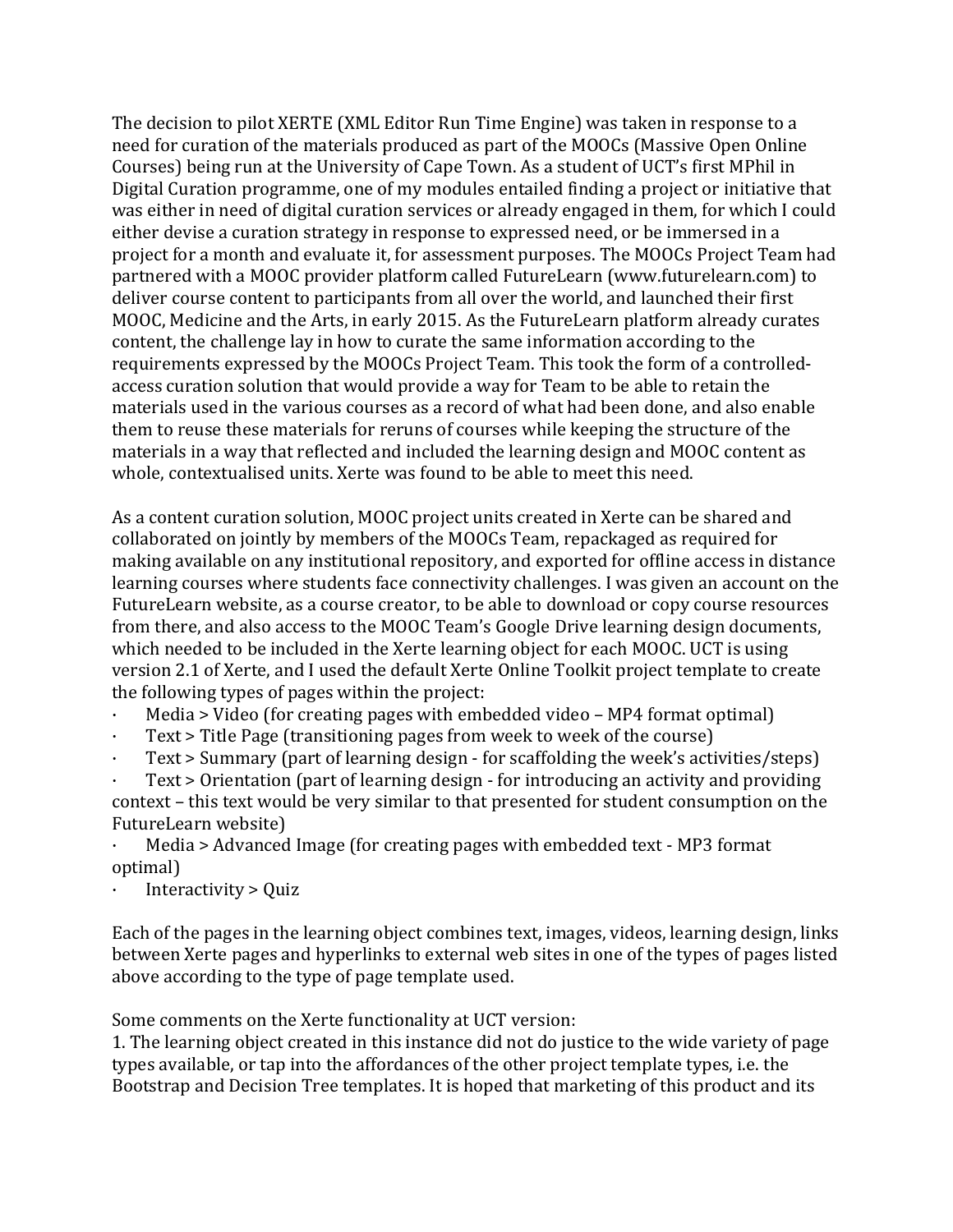potential uses would inspire the UCT Community to create learning objects that experiment with some of this unexplored functionality.

2. It is possible to link between pages in a Xerte learning object. This contributes to its potential as a self-contained resource for offline use.

3. It is possible to make a learning object navigable via a table of contents, so that the user is not restricted to a linear page progression that starts at the beginning each time the learning object is accessed.

4. It is possible to link the Xerte-authored learning object to a Sakai site via the Learning Tool Interoperability (LTI) facility. This makes the content-rich learning object accessible to members of that site without their needing the URL. The object can still be edited in Xerte and updated in the LTI tool on an ongoing basis, and changes reflect almost immediately. Integrating the learning object in this way does mean that the object needs to be made public in the author's Xerte account. This integration potential makes it an attractive option for instructors wanting to make the content available as part of their courses. LTI integration does require making the learning object public in one's Xerte account, then using the URL generated to set up the LTI tool. It is also possible to generate an embed code for enabling access to the learning object in other web sites.

5. Sets of properties can be applied to individual Xerte projects to enable author collaboration, sharing, giving of projects or making them available for peer-review, as well as RSS feed syndication and open content sharing in OpenCourseWare (see: www.oeconsortium.org/faq/what-is-open-courseware). 

6. It is possible to export a zip file of Xerte learning object for offline access. This may work well in the provision of content to students in countries in which Internet connectivity is problematic.

7. Xerte learning objects can be created in Flash or HTML5. The default output setting is HTML5, but this can be changed in a project's properties, depending on author preference.

## The way forward

We are eager to explore more of Xerte's affordances through encouraging and working with instructors to pilot it and use more of its page types to create content for use in their courses. I recently conducted a demo session with the Faculty of Health Sciences Education Development Unit, which has expressed eagerness to start creating resources in Xerte, and so look forward to what they produce!

Overall, my experience with authoring in Xerte has been relatively uncomplicated. It is easy to use and does not really require the use of help documentation, and although the UCT installation does have technical issues that need attention, my hope is to be able to generate enough interest in and use of the product to make a case for the application to be hosted on a more permanent basis, as opposed to the pilot that is due to run from now until the end of 2017.

---Seta Jackson Learning Technologies Consultant University of Cape Town

---------

5) uPortal Updates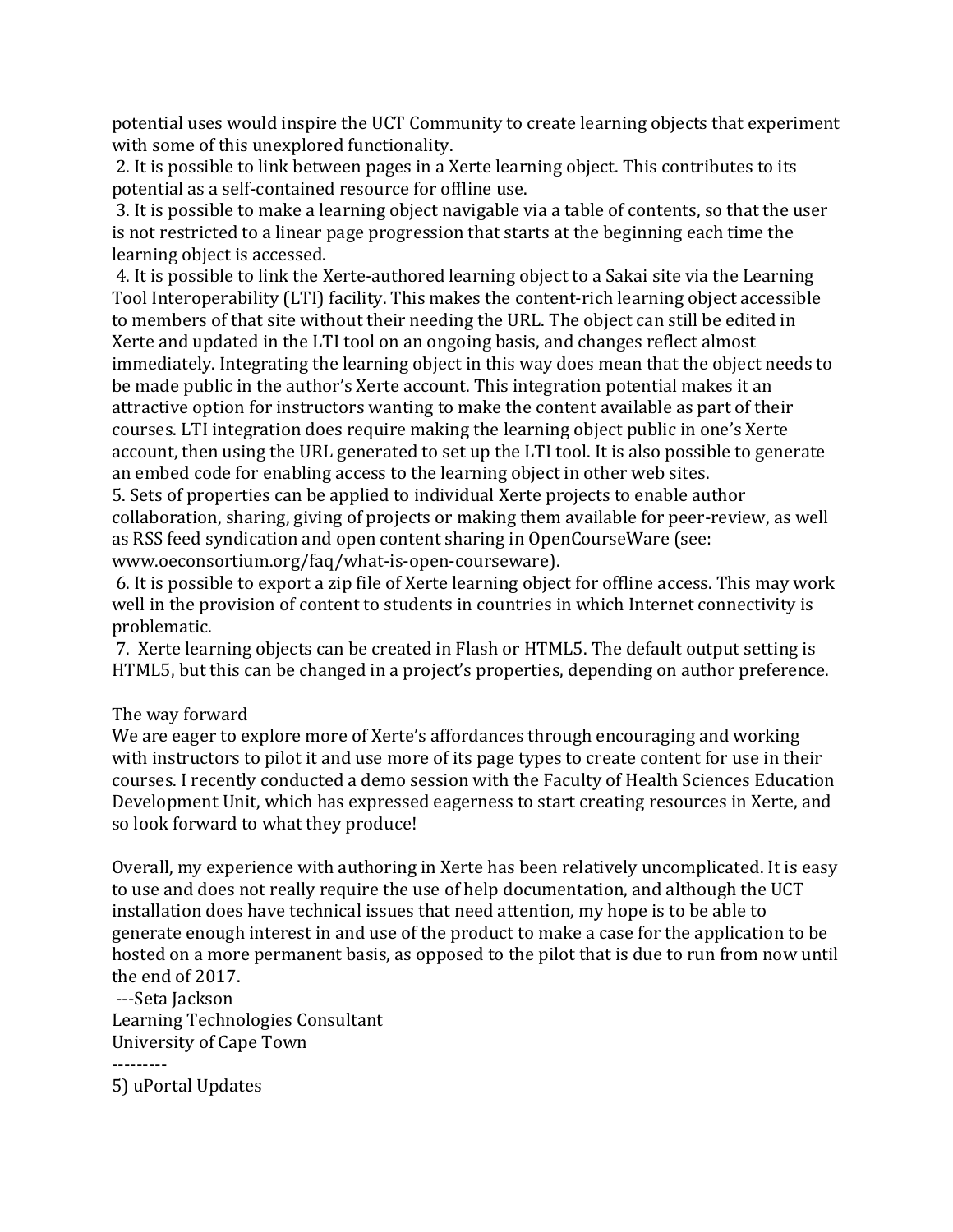A) New uPortal Steering Committee Members I am pleased to announce the following have been elected members of the uPortal Steering Committee: Developer representatives, elected by active committers: Andrew Petro James Wennmacher Community representatives, nominated at large and elected by the uPSC: Aaron Grant Mark Mace Christian Cousquer They join the existing members, Drew Wills, Anthony Colebourne, Tim Raymond, and Jim Helwig. You can reach the uPSC at uportal-steering-committee@apereo.org. I look forward to working with this newly energized group to foster greater collaboration and help advance uPortal.

B) May uPortal Community Call

The uPortal Steering Committee hosted a community call on Wednesday May 11th. We shared highlights of the recent uPortal 4.3 release as well as a demo of this latest version being deployed at the University of Manchester. A recording of the webinar will be posted to the Apereo YouTube channel at https://youtu.be/ GNYT4bBJoE. -- Jim Helwig, uPSC Chair

---------

C) uPortal Version 4.3.0 Release It's finally here...

Version 4.3.0 is the newest minor release of uPortal, and it is the product of a significant amount of brand new work. A total of 122 JIRA issues resolved or closed for this release, including 96 that are not a part of the 4.2.2 (or any other) release. If I had to sum up this release in one word, it would be this one: "Polish." uPortal 4.3.0 brings a large number of performance enhancements, improvements to user experience, and bug fixes. uPortal 4.3 also includes support for Java  $8 \&$  Tomcat  $8$ .

Highlights:

- Support for Java 8
- Support for Tomcat 8
- Addresses a potential security vulnerability (https://issues.jasig.org/browse/UP-4643)
- Ability to manage BROWSE permission in the Portlet Manager
- Performance fixes & improvements for permissions evaluation & JPA PAGS
- Numerous improvements to the Tenant Manager
- Portlet Marketplace improvements
- New & updated REST APIs
- Ad hoc PAGS groups (based on membership/non-membership in other groups)
- Fixes & improvements to Respondr
- Updates to "Hover" Chrome (options for no-chrome portlets)
- New menu for small displays, plus optional "flyout" menues (like Universality offered)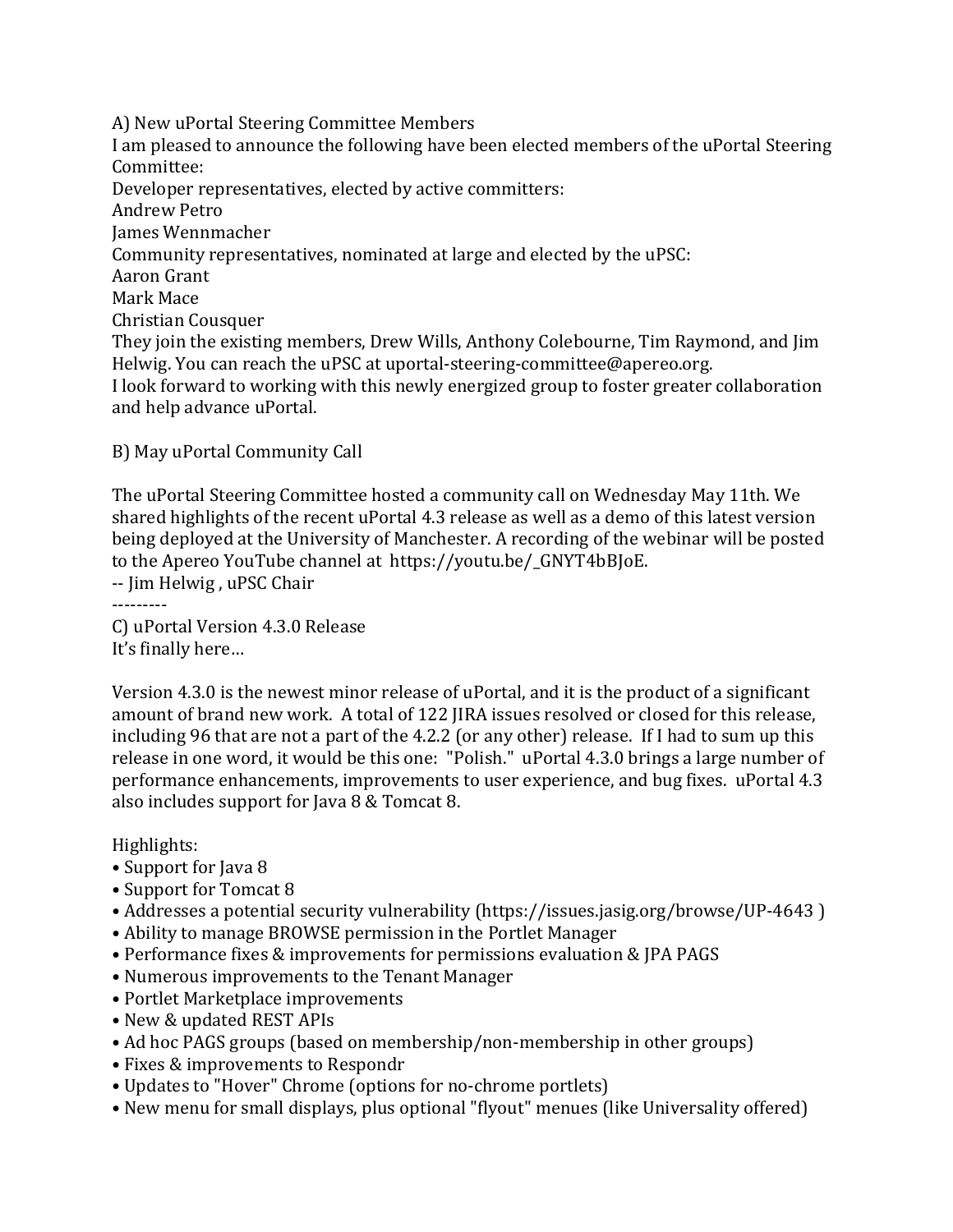- Allow fragment owners to manage fragment layouts regardless of restrictions
- Update Bootstrap to version 3.3.5
- Version updates to the bundled CAS and several bundled portlets

I'd like to say a tremendous "thanks" to all who contributed  $-$  in big ways and small. -- Drew Wills, Unicon

---------

6) VeriCite and Turnitin are now pre-packaged in Sakai!

Sakai's content review (or plagiarism detection) service has been completely revamped for the upcoming release. In Sakai 11.1, content review is no longer an add-on and does not require any additional configuration. This means that you only need to set a few properties in the sakai.properties file to enable your preferred content review service. This work was done in collaboration with Longsight, Oxford, the Universidad Politécnica de Valencia, and VeriCite. 

You can learn more about the changes to content review at the Open Apereo conference session "The new state of plagiarism in Sakai" -

https://www.eventsforce.net/concentra/frontend/reg/titem.csp?pageID=4595&&eventID  $=9$ 

-- Wilma Hodges, Long sight

---------

7) Announcing the Release of the Karuta Open Source Portfolio Version 2.0

The Karuta project, under the umbrella of the Apereo Foundation, is pleased to announce the release of version 2.0 of the Karuta Open Source Portfolio. Karuta offers a simple and flexible way for portfolio designers to customize portfolio workflows for learning, assessment, reporting, and showcasing. This fourth release of Karuta includes a completely new, aesthetically designed, and flexible user interface. The new UI will allow for easy customization of Karuta with institutional, programmatic, or individual portfolio banners, colors, and welcome pages. Karuta 2.0 has new sharing and reporting functionalities and a device-friendly showcase portfolio solution based on building blocks of different types and sizes. Portfolio organization and vocabulary are simplified and more accessible. Karuta  $2.0$ can be set up with the inclusion of the open source social network ELGG. New templates and improved designer documentation will also be made available for quick starts using Karuta.

Karuta 2.0 is a beta version with a host of new features that has undergone extensive testing. We invite current and new partners to further test this substantially enhanced version with real users. A point release later in 2016 will address any resulting issues. Upgrading to subsequent versions of Karuta is a simple procedure. User Interface

 $\cdot$  The UI for Karuta 2.0 has been completely revamped. The content and user prompts are presented in a much more intuitive manner in keeping with its responsive design display. All colors are completely customizable.

 $\cdot$  A special Welcome page with images and tips for users is now standard for all portfolios. Assessment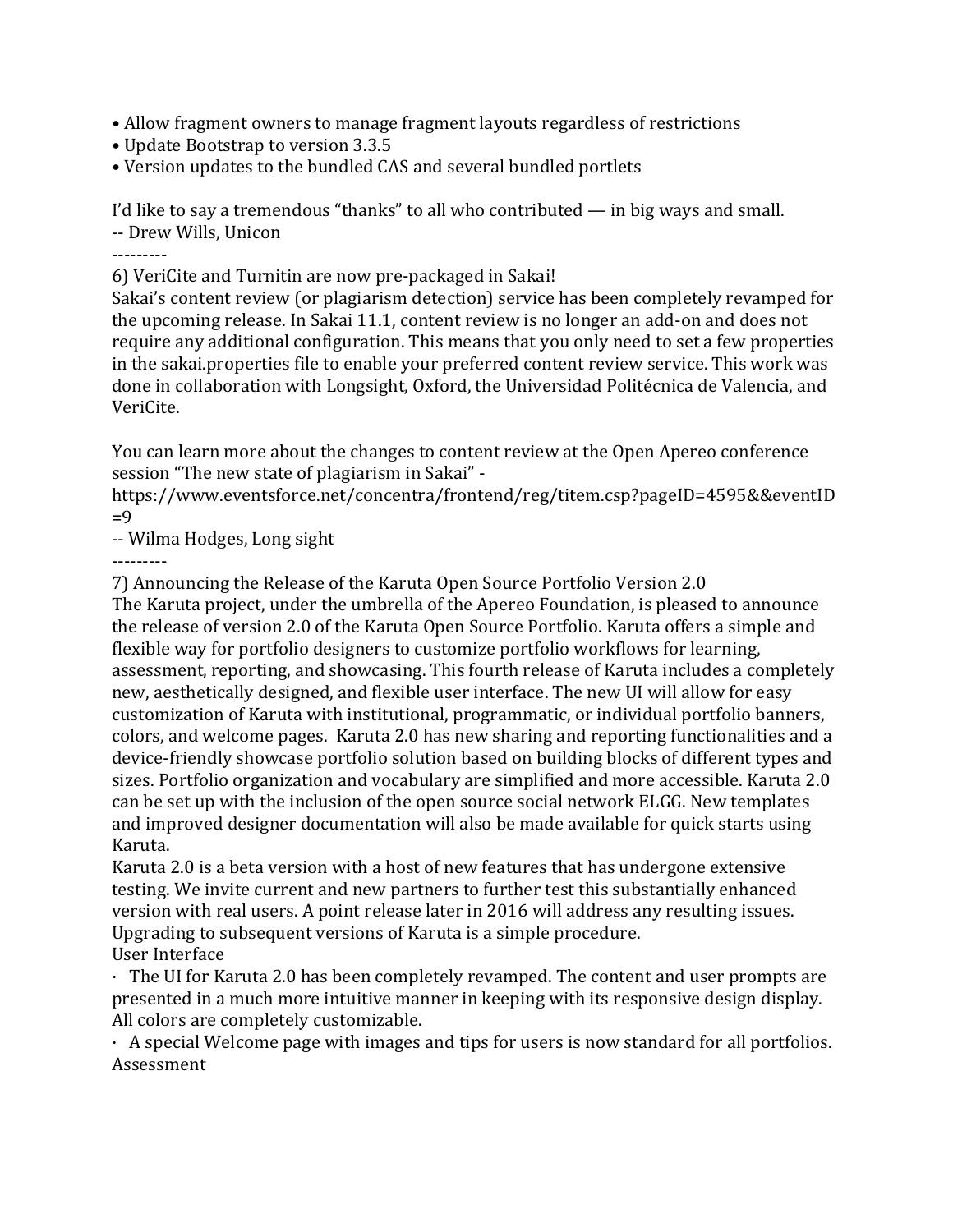$\cdot$  As in previous versions, Karuta 2.0 can accommodate any type of rubric. In addition, a new multidimensional table-like display can now be used to accommodate AAC&U-type rubrics for speedier grading.

Portfolio Design

• Sharing possibilities have been greatly enhanced. As before, users can share any part of their portfolio with colleagues. Requests for feedback are handled using the same functionality. Outside evaluators can now add evaluation ratings and comments without being logged into the system.

• The designer can now create a project directory and regroup relevant portfolios files into separate projects. The entire content of a project can now be easily exported. Presentation Portfolios

· Users can now create attractive showcase portfolios by adding 1-column, 2-column, and 3-column sections. Within each section, blocks of images, text, documents, and URLs can be added and moved. This approach displays very well on any device. Reports

 $\cdot$  Report capabilities have been greatly expanded. Report functionality can be used to create tables within a portfolio page, in a student portfolio (dashboard), or across student portfolios within in a particular program. Reports can be used to count artifacts, calculate sums and averages, and can be displayed in different colors or formats. Reports can also be exported in CSV or PDF format.

Social Networking

\_\_\_\_\_\_\_\_\_\_\_\_\_\_\_\_\_\_\_\_\_\_\_\_\_\_\_\_\_\_\_\_\_\_\_\_\_\_\_\_\_\_\_\_\_

 $\cdot$  If desired, the open source social network ELGG can be integrated to Karuta 2.0.

Karuta Benefits

Simple. Teaching and learning (T&L) designers can quickly build portfolio workflows by creating pages, adding different resources (text, document, comments, rubrics, oEmbed resources, email notification, etc.) and assigning their use to various roles (student, evaluator, etc.).

Flexible. Karuta has no a priori structure. The T&L designer has full control and can build sophisticated portfolio workflows and reports with a minimum of training. No code development is required. All types of portfolios are supported (learning, assessment, showcase, etc.).

Iterative. Karuta is built for quick review and revision. Design a portfolio, test it in faculty meetings, make changes, run a small pilot, check the data produced.

Powerful. Karuta has advanced features for creating rubrics, user menus, summary pages, forms, help, reports, sharing, and peer evaluation.

Mobile device ready Karuta is responsive design-ready and can be displayed on computers, tablets or smartphones.

Multilingual. Karuta can support many languages and has already been set up for English, French, and Japanese. Language customization can be accomplished quickly. A special version of Karuta supports portfolios with multilingual interface commands and forms, images, or documents made available in a chosen language.

Technology. ¡Query javascript front end, Twitter Bootstrap, MySQL, ORACLE, REST API.

Learn to Use Karuta:

\_\_\_\_\_\_\_\_\_\_\_\_\_\_\_\_\_\_\_\_\_\_\_\_\_\_\_\_\_\_\_\_\_\_\_\_\_\_\_\_\_\_\_\_\_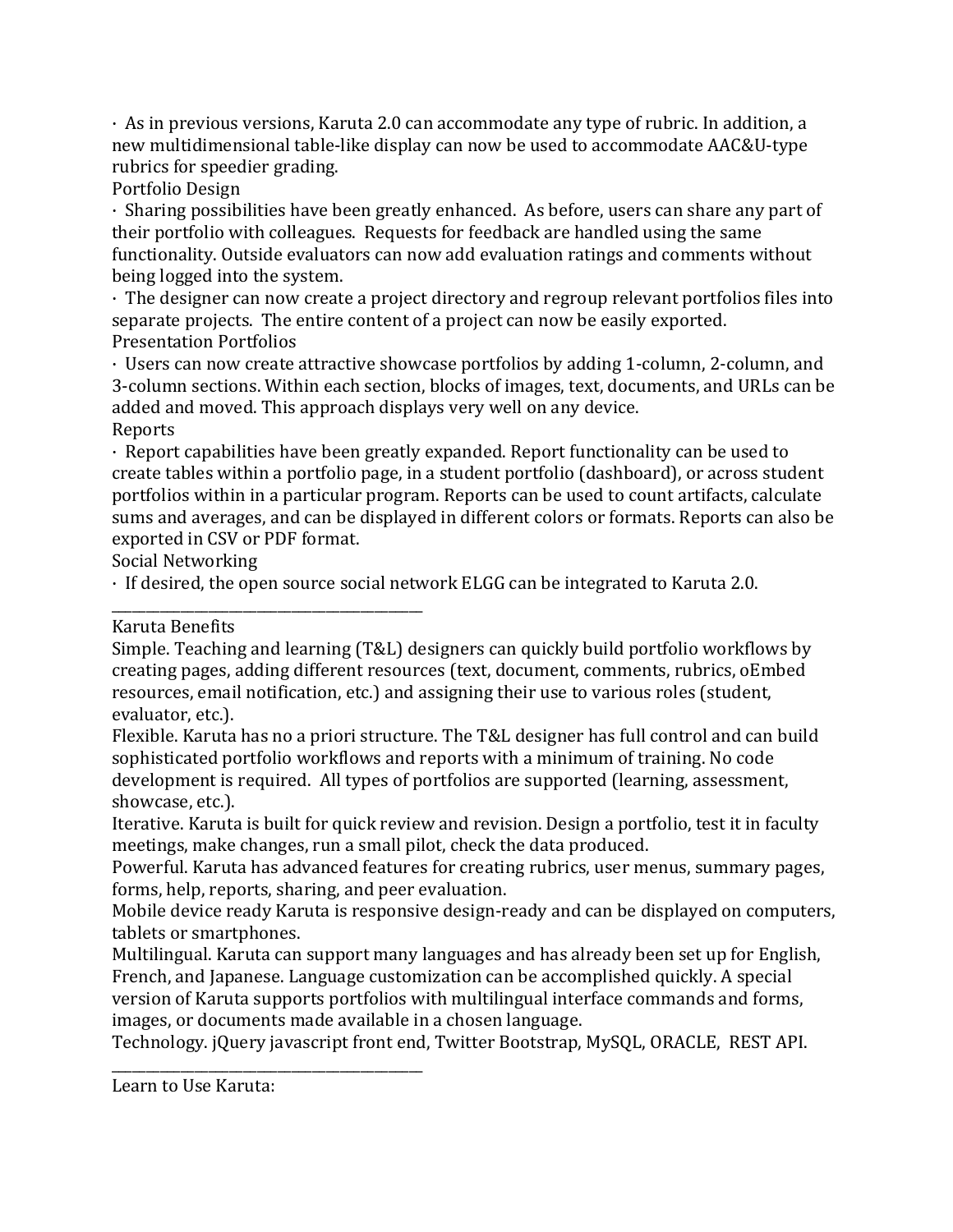$\cdot$  Come to Open Apereo in NYC (http://conference.apereo.org/home ) for our full day workshop on Sunday, May 22, 2016, and our conference session on Tuesday, May 24, 2016,  $11:45$  AM –  $12:30$  PM.

· Access Karuta YouTube videos at https://goo.gl/QWKI3q

 $\cdot$  Download Workbook #1: Getting Started with Karuta at

https://github.com/karutaproject/Karuta-Project-Wiki/wiki

Try Karuta: http://eportfolium.com/karuta

 $\cdot$  Use the first Karuta workbook (see above) to create a sample portfolio workflow and then design your own portfolio process.

Get the code: https://github.com/karutaproject

Get documentation for installation: https://github.com/karutaproject/Karuta-Project-Wiki/wiki

Follow us:

· Google+: KARUTA ePortfolio

· Twitter: KarutaOSP

Schedule a Karuta demo: info@karutaproject.org

Get in touch: info@karutaproject.org

\_\_\_\_\_\_\_\_\_\_\_\_\_\_\_\_\_\_\_\_\_\_\_\_\_\_\_\_\_\_\_\_\_\_\_\_\_\_\_\_\_\_\_\_\_

Subscribe to our mailing lists:

karuta-news@apereo.org

Subscribe by sending an empty email to karuta-news+subscribe@apereo.org

karuta-dev@apereo.org

Subscribe by sending an empty email to karuta-dev+subscribe@apereo.org

## Thanks!

We would like to acknowledge the financial support of our current partners: Kyoto University, IUT-2 Grenoble, and HEC Montréal, and the work of individuals who are responsible for this fourth release:

Jacques Raynauld, Olivier Gerbé, Nobry Ouk, and Isabelle Roy - HEC Montréal Janice Smith and Sean Keesler - Three Canoes LLC

Thi Lan Anh - ePortfolium

Eric Giraudin and Marc Vassoille - Institut universitaire de technologie IUT-2 Grenoble. Features Planned for the Next Version of Karuta

Conditional branching depending on the results of simple questions.

 $\cdot$  Improved LTI 2.0 integration.

---------

8) Progress in MyUW

Recent AngularJS-portal progress includes

Improved documentation

Support for not-logged-in user experiences

Better uPortal integration to present portlet content via the new experience when feasible (falling back on traditional uPortal maximized portlet rendering when not) Improved RSS widget

AngularJS-portal is an open source responsive HTML/CSS/JavaScript front end that enhances a uPortal implementation, adding an alternative landing page, dashboard widgets with a strong design aesthetic, an alternative to Portlets for custom application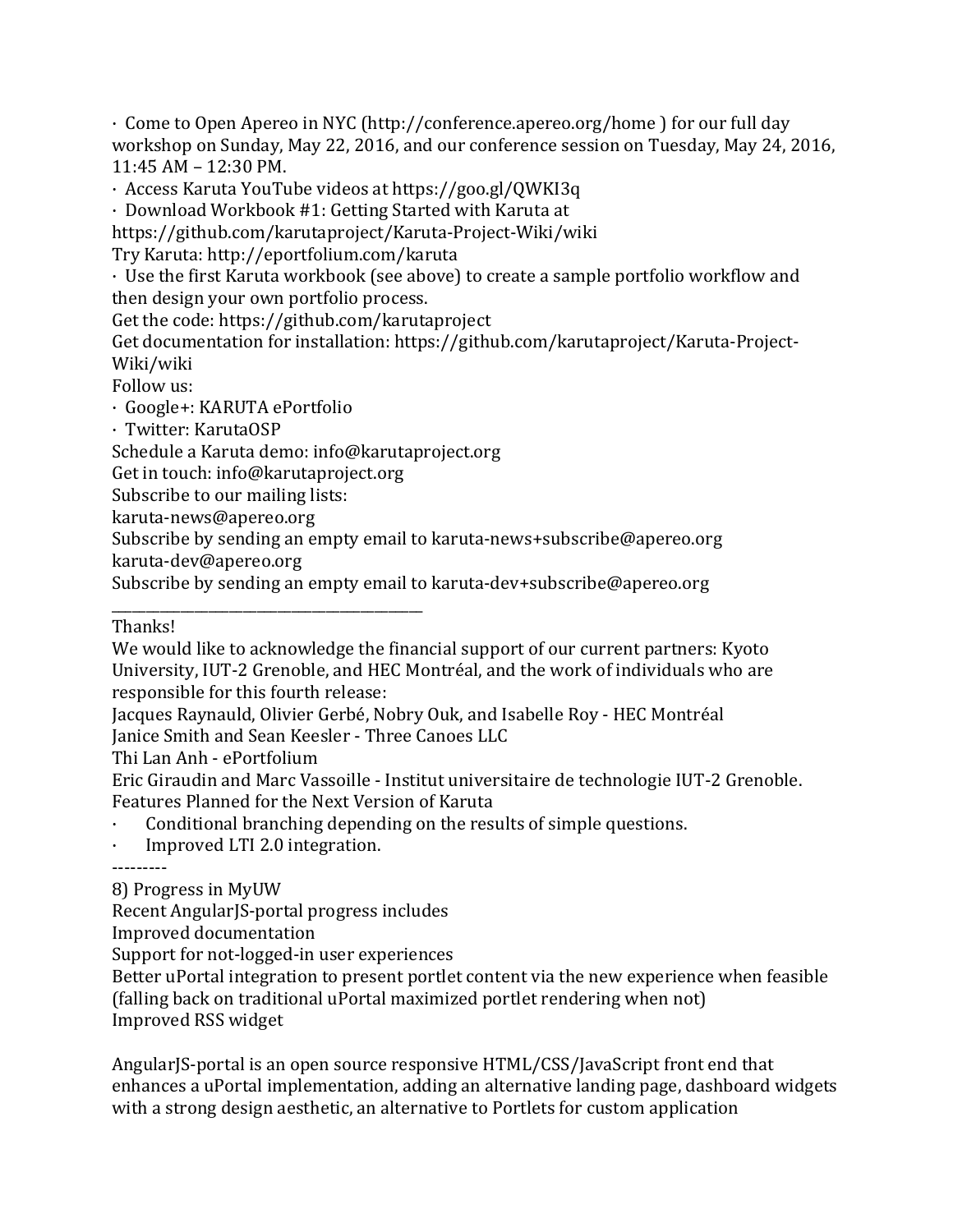development, and implementing search, browse, and notification user experiences. AngularJS-portal implements the redesigned MyUW.

Consider attending the MyUW for You pre-conference seminar at Open Apereo 2016 to explore hands-on how AngularJS-portal could implement your redesigned uPortal as well. -Andrew Petro

---------

9) Sakai Project Updates

## A) Sakai 10.7 is released

The Sakai Core Team is happy to announce the Sakai 10.7 maintenance release for general availability! Congratulations, worldwide team! There were 47 fixes [1] in this release across the core tools. 2 new security fixes.

if you're running 10.6, then this upgrade is of critical importance. Several of the fixes in 10.7 were regressions from 10.6, especially against Assignment and Samigo.

 $(A)$  (Assignment) - Additional fixes for assignment submissions - introduced from 10.6 (SAK-30233, SAK-30644) - I'd say these two are really important to pick up. (Samigo) - Fixes for saving matrix question, (SAM-2679), Downloading responses (SAM-2622) and printing a published assessment (SAM-2690) - These 3 are nice to have (Portal) - Errors when running with newer versions of Tomcat (SAK-30173) - You could work around this by just running an older version of tomcat (prior to 7.0.66)

10.7 also by default turns off the forums ranking feature which can cause significant performance issues in forums

(New default) msgcntr.forums.ranks.enable=false

Detailed release notes are available  $[3]$ , as well as technical details and artifacts for download [4].

[1] List of all 10.7 fixes - https://jira.sakaiproject.org/issues/?filter=15628 [2] Mail from yahoo mail will be rejected by Yahoo https://jira.sakaiproject.org/browse/KNL-1400 [3] Sakai 10.7 release notes https://confluence.sakaiproject.org/display/DOC/Sakai+10.7+changes [4] Artifacts for download - http://source.sakaiproject.org/release/10.7/

B) IA Sakai 2016 - from Sakai coordinator notes Japanese Sakai schools meet three times a year, at JA Sakai, at Open Apereo, and a JA Sakai unconference.

This year, JA Sakai had 60 participants representing 7 universities. It was held at Tokyo Metropolitan University (TMU), which is the largest public university in Japan, and an influential institution. TMU presented first on their first year using Sakai. TMU has created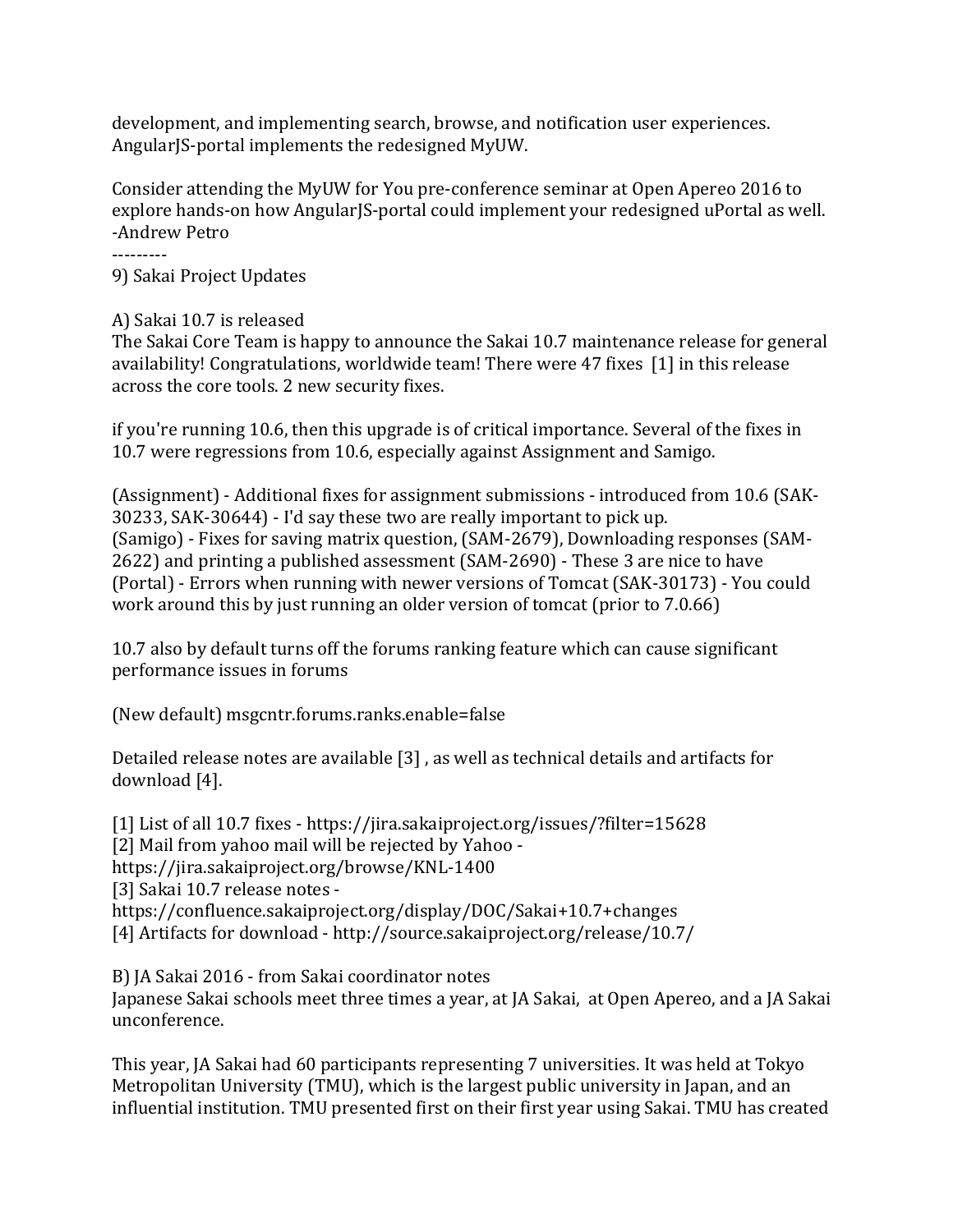7700 sites but only about 20-30% of them are active. From what I can tell, generally they seem happy with the first year, and it sounds like a big part of their success is their partnership with Apereo commercial affiliate KEL. NS Solutions is the other Apereo commercial affiliate in Japan, also well respected and an important part of the Japanese Sakai community. Japanese schools have an interest in learning more about other Apereo projects, expanding and developing LTI connections, and exploring Learning Analytics.

Many of the JA Sakai schools are on Sakai 2.7 and considering how to update to Sakai 11, while taking into account the full range of change management issues (training, help documentation, integrations, etc.). Kyoto University is on Sakai 10 and has realized the value of keeping up to date with community releases for easier integration of patches and incorporation of security fixes.

The Japanese Sakai community represents an interesting model of close collaboration between Sakai institutions and Apereo commercial affiliates to reach out to higher ed institutions and show the value of Sakai in the LMS marketplace.

## C) Sakai 11 timeline

The Sakai core team is planning a Beta release the week of May 9, 2016. A Beta release is feature complete and within striking distance of an RC01, our first release candidate. We are anticipating having an RC01 shortly after Open Apereo 2016 and an expected release date in late June.

We are exploring ways to measure our QA effort. We have a spreadsheet that shows the status of testing  $[1]$ ; we have a self reporting Badge process with a leaderboard  $[2]$ ; and we are asking for an estimate on hours expended on QA testing (please send to the Sakai community coordinator [3]).

[1] Sakai 11 test spreadsheet - http://bit.ly/1Twv71n

[2] Sakai QA Badge Leaderboard (based on self reporting qa effort) https://confluence.sakaiproject.org/display/QA/Sakai+QA+Leader+Board [3] Please report your institution's approximate number of hours put into QA testing to sakaicoordinator@apereo.org, or to the Sakai qa planning team - sakai-qaplanners@apereo.org 

D) Sakai Video Help Repository

We have a relatively new and easy way for the community to share help videos with each other. Please see our Sakai Video repository page. https://www.sakaiproject.org/sakai-video-help-repository

E) Sakai 11 Marketing group and User Stories

The Sakai 11 marketing group is doing amazing work! It is updating the www.sakaiproject.org website to reflect the changes coming in 11 (not published yet), working on a Sakai brochure, and a Sakai 11 press release! Stay tuned for more information.